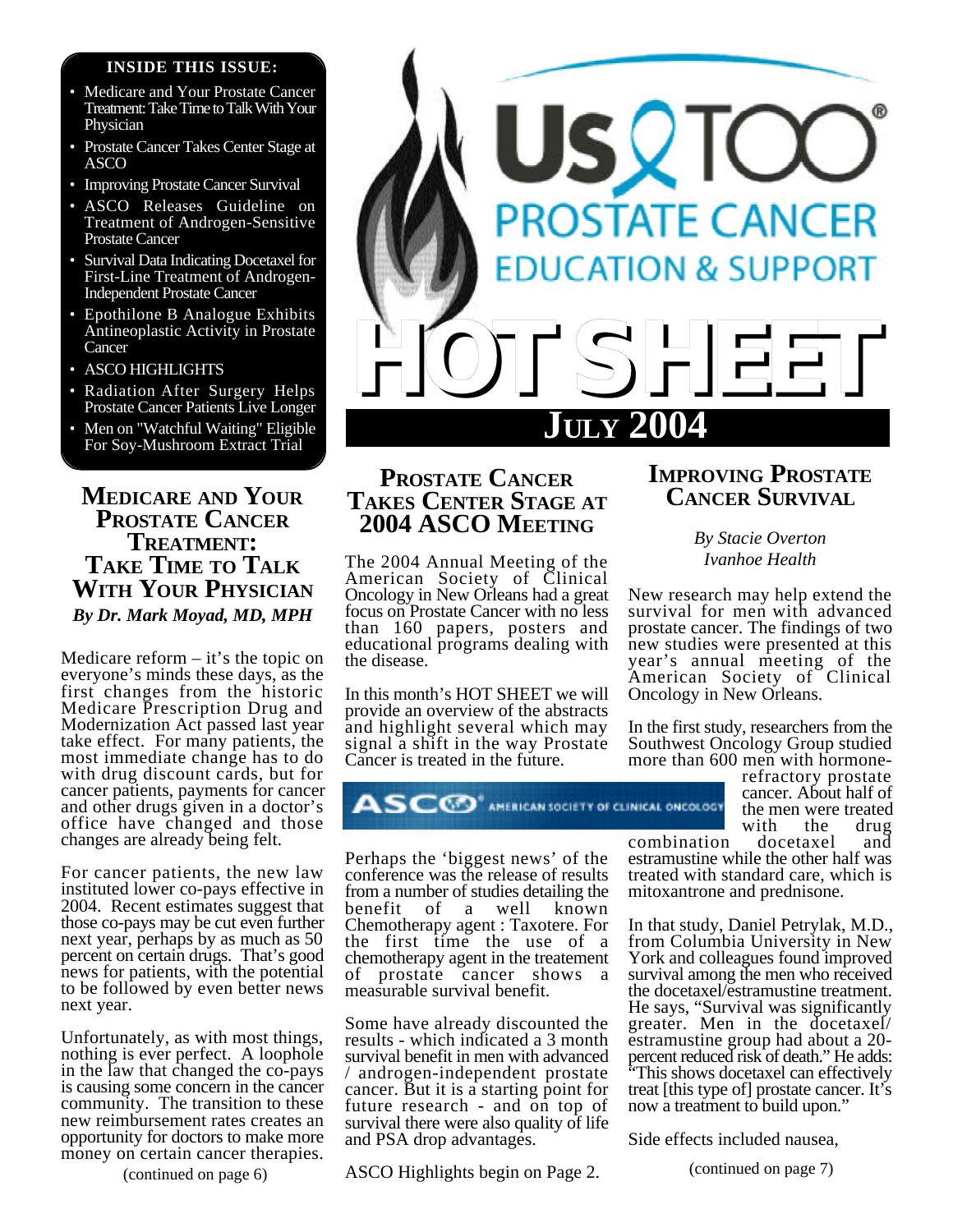#### **PROSTATE CANCER PATIENT SUPPORT 1-800-80-***US TOO US TOO* **INTERNATIONAL**

# **US TOO PUBLICATIONS**

In addition to the Hot Sheet, *Us TOO*also publishes a FREE e-mail based news service providing updates on the latest prostate cancer related news. To subscribe or link to the archives simply visit the *Us TOO* Website: www.ustoo.org

Items contained in *Us TOO*publications are obtained from various news sources and edited for inclusion. Where available, a point-of-contact is provided.

All references to persons, companies, products or services are provided for information only, and are not endorsements. Readers should conduct their own research into any person, company, product or service, and consult with their loved ones and personal physician before deciding upon **any** course of action.



 NOT-FOR-PROFIT CHARITABLE CORPORATION. DONATIONS / GIFTSTO *US TOO* ARE TAX DEDUCTIBLE. COPYRIGHT 2004, *US TOO* INTERNATIONAL, INC.



## **ASCO RELEASES GUIDELINE ON TREATMENT OF ANDROGEN-SENSITIVE PROSTATE CANCER**

ASCO today released its most recent Clinical Practice Guideline, "American Society of Clinical Oncology Recommendation for the Initial Hormonal Management of Androgen-Sensitive Metastatic, Recurrent, or Progressive Prostate Cancer." The guideline is available on the ASCO website (ASCO.org).

"The guide asks the question: 'When should hormone therapy be started?" said Andrew Loblaw, MD, of the Toronto Sunnybrook Regional Cancer Centre, lead author of the guideline. "Hormone therapy has a host of negative side effects. A doctor may be doing men a disservice by starting hormone therapy too early.

The ASCO Expert Panel developed these recommendations based on a review of 16 randomized controlled trials and systematic reviews. One<br>recommendation the group recommendation the group formulated was that the use of nonsteroidal antiandrogens can be considered as an alternative to orchiectomy or treatment with luteinizing hormone-releasing hormone (LHRH) agonists (medical castration).

Both orchicetomy and treatment with LHRH agonists reduce production of testosterone. However, nonsteroidal antiandrogens, most often administered orally, have been shown to be associated with the same survival rates as those for both therapies, but with fewer side effects, particularly a lessened impact on the patient's libido.

**Highlights from the 2004 ASCO Annual Meeting**

The expert panel also recommends that for men who seek a more aggressive approach, physicians should discuss the option of combined androgen blockage (CAB) treatment, which involves the use of nonsteroidal antiandrogen therapy and orchiectomy or LHRH analogs to give a more complete inhibition of male hormones. CAB treatment may result in a small improvement in survival compared with orchiectomy or LHRH analogs alone.

The guideline encourages physicians to talk about treatment options with their patients, including the timing of treatment. There is much debate in the oncology community about the best time to begin treatment: once the prostate cancer has advanced based on a rising prostate-specific antigen (PSA) level (early deprivation therapy) or when symptoms become evident (deferred deprivation therapy). No studies have shown a survival advantage for starting treatment early, especially considering the side effects of the treatments.

"The aggressiveness of the cancer in relation to the potential side effects must be factored into the equation by both patients who are considering a particular therapy and physicians who are recommending it," said Howard Scher, MD, of Memorial Sloan-Kettering Cancer Center. "This is straightforward for patients with symptoms. In contrast, the risk/ reward ratio is more difficult to estimate for patients without symptoms who have rising PSA levels indicating progressive disease."

To prevent disease from becoming hormone refractory, hormone therapy can be delivered for specified periods and then discontinued temporarily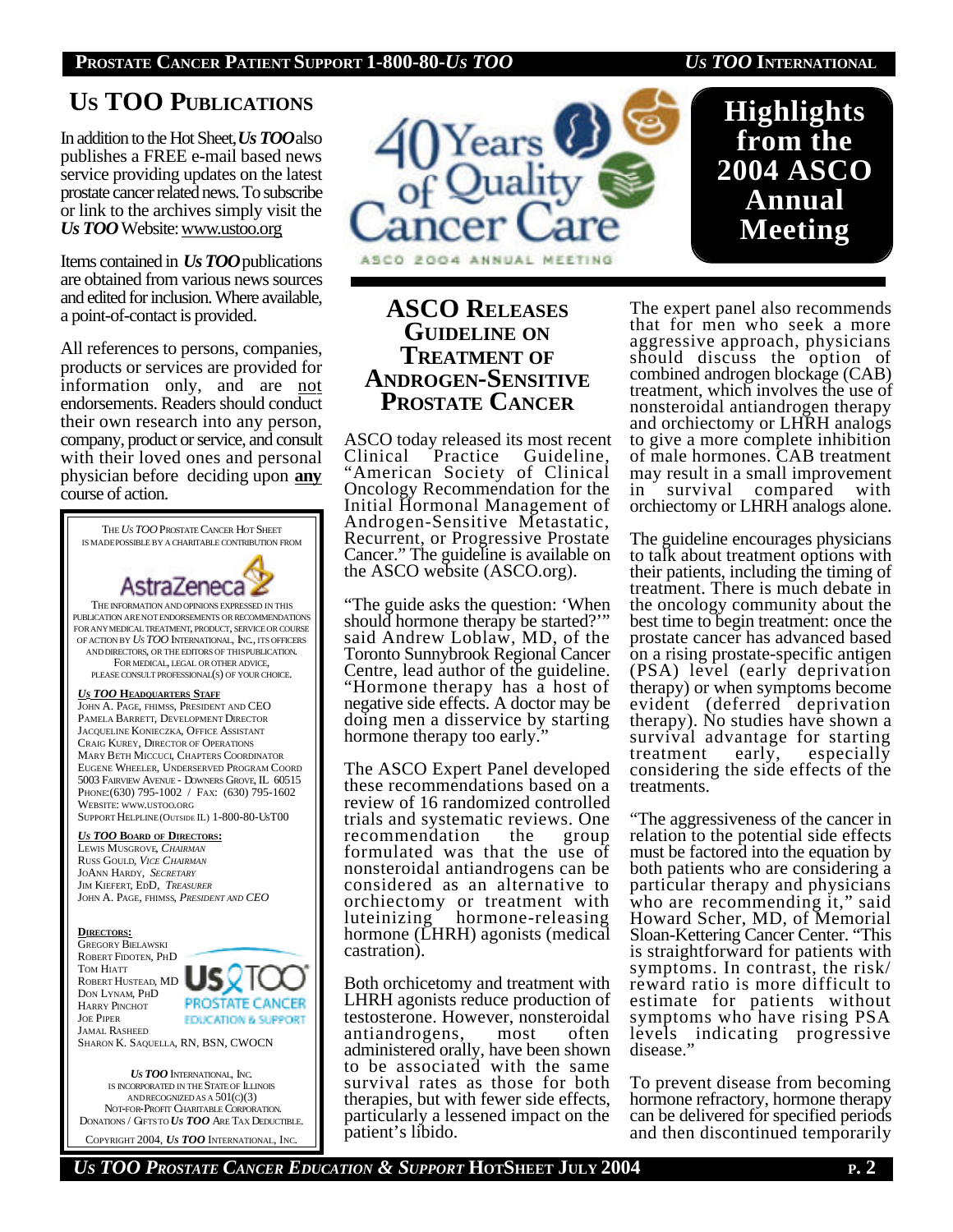according to a schedule. It has been proposed that such "intermittent hormone therapy" may maintain hormone responsiveness for longer than standard continuous hormone treatment and have fewer side effects. However, this concept is currently being tested in randomized clinical trials and is still considered experimental. Physicians are encouraged to discuss participation in a clinical trial with men who are interested in intermittent hormone therapy.

A new patient guide based on the latest Clinical Practice Guideline, Hormone Therapy for Advanced Prostate Cancer, is available on the People Living With Cancer website (www.plwc.org).

## **SURVIVAL DATA INDICATING DOCETAXEL FOR FIRST-LINE TREATMENT OF ANDROGEN-INDEPENDENT PROSTATE CANCER**

Data indicating a significant survival benefit from two regimens of docetaxel-based chemotherapy compared with the current standard treatment for androgen-independent prostate cancer was presented in a Plenary Session. The results from these trials were determining factors in a U.S. Food and Drug Administration (FDA) announcement on May 19, 2004, approving docetaxel in combination with prednisone as first-line therapy for this indication.

A three-arm multicenter phase III trial to compare docetaxel plus prednisone with mitoxantrone enrolled 1,006 men with hormone-refractory prostate cancer (abstract #4), many of whom had previously received two or more cycles of hormone therapy. After random assignment to treatment with docetaxel on either of two dosing schedules or to mitoxantrone, all coupled with prednisone, the combined median survival rate for the two schedules of docetaxel was 18 months compared with 17 months for mitoxantrone. However, the median survival for patients taking docetaxel

at a dosage of 75 mg/m2 every three weeks for 10 cycles was 19 months (hazard ratio  $= 0.76$ ). Both pain and prostate-specific antigen (PSA) responses were significantly improved with docetaxel. The threeweek schedule of docetaxel was associated with a higher incidence of grade 3 and 4 neutropenia than was standard therapy.

Supporting data for the FDA approval of docetaxel-based regimens for the treatment of androgen-independent prostate cancer appear in a second trial involving 770 eligible men (abstract #3). In this trial, the median survival for patients treated with docetaxel plus estramustine was 18 months compared with 15 months for men taking mitoxantrone plus prednisone (log rank  $p = 0.008$ ; hazard ratio, 0.77). Docetaxel was also associated with a six-month median time to progression compared with three months for standard treatment ( $p < 0.0001$ ). Although there was no significant difference in therapy-related toxic deaths, grade 3 and 4 adverse effects were significantly more common with docetaxel, due principally to higher rates of gastrointestinal and cardiovascular toxicity.

Bruce J. Roth, MD, of Vanderbilt-Ingram Cancer Center, served as discussant of these two presentations. Dr. Roth noted patterns-of-care data indicating that only about half of men with hormone-independent prostate cancer are treated with chemotherapy at a point of disease progression at which they might enjoy a survival benefit. Currently, many of these men undergo multiple courses of hormone therapy with no apparent survival benefit. "With the demonstration of significantly improved survival with docetaxel-based chemotherapy, and with the FDA's approval of the docetaxel plus prednisone regimen, Dr. Roth said, "many more men may undergo timely chemotherapy as firstline treatment for this disease, with improved survival as a result." He added that the results of these two trials should "dispel the perception that men with advanced hormonerefractory prostate cancer are not<br>candidates for first-line candidates for first-line chemotherapy."

Mario A. Eisenberger, MD, of Johns

*US TOO* **INTERNATIONAL VISIT US ON THE INTERNET AT WWW.USTOO.ORG**

Hospital Medical Institutions, presented the trial summarized in abstract #4 on behalf of colleagues at 10 North American and European centers. Daniel P. Petrylak, MD, of New York Presbyterian Hospital and the Columbia University College of Physicians and Surgeons, presented the findings of the multicenter SWOG 99-16 trial (abstract #3).

Docetaxel is a tubulin-inhibiting taxoid antineoplastic agent that has previously been approved by the FDA for treatment of advanced lung and breast cancers. Each of the trials was designed and organized on the basis of prior encouraging antitumor activity demonstrated for docetaxelbased regimens in phase II trials involving patients with hormoneindependent prostate cancer. In phase III trials of mitoxantrone plus prednisone, the median survival rate has ranged from 10 to 12 months.

# **EPOTHILONE B ANALOGUE EXHIBITS ANTINEOPLASTIC ACTIVITY IN PROSTATE CANCER**

Two multicenter phase II trials reported that the investigational drug BMS-247550 (ixabepilone), a semisynthetic analogue of epothilone B, has antineoplastic activity in patients with chemotherapy-naïve metastatic hormone-resistant prostate cancer. In one trial, BMS-247550 was the sole agent. The other trial compared this agent alone and in combination with estramustine phosphate with no significant difference in adverse events except for severity of thrombosis and nausea. In each study, the primary endpoint was a prostatespecific antigen (PSA) decrease of 50% or more with stability or regression of measurable disease.

In a trial conducted by the Southwest Oncology Group (SWOG) that was reported by Maha Hussain, MD, of the University of Michigan (abstract #4510), 41 men who had had either medical or surgical androgen ablation and who were chemotherapy naïve were treated with ixabepilone 40 mg/ m2 administered intravenously over

(continued on page 4)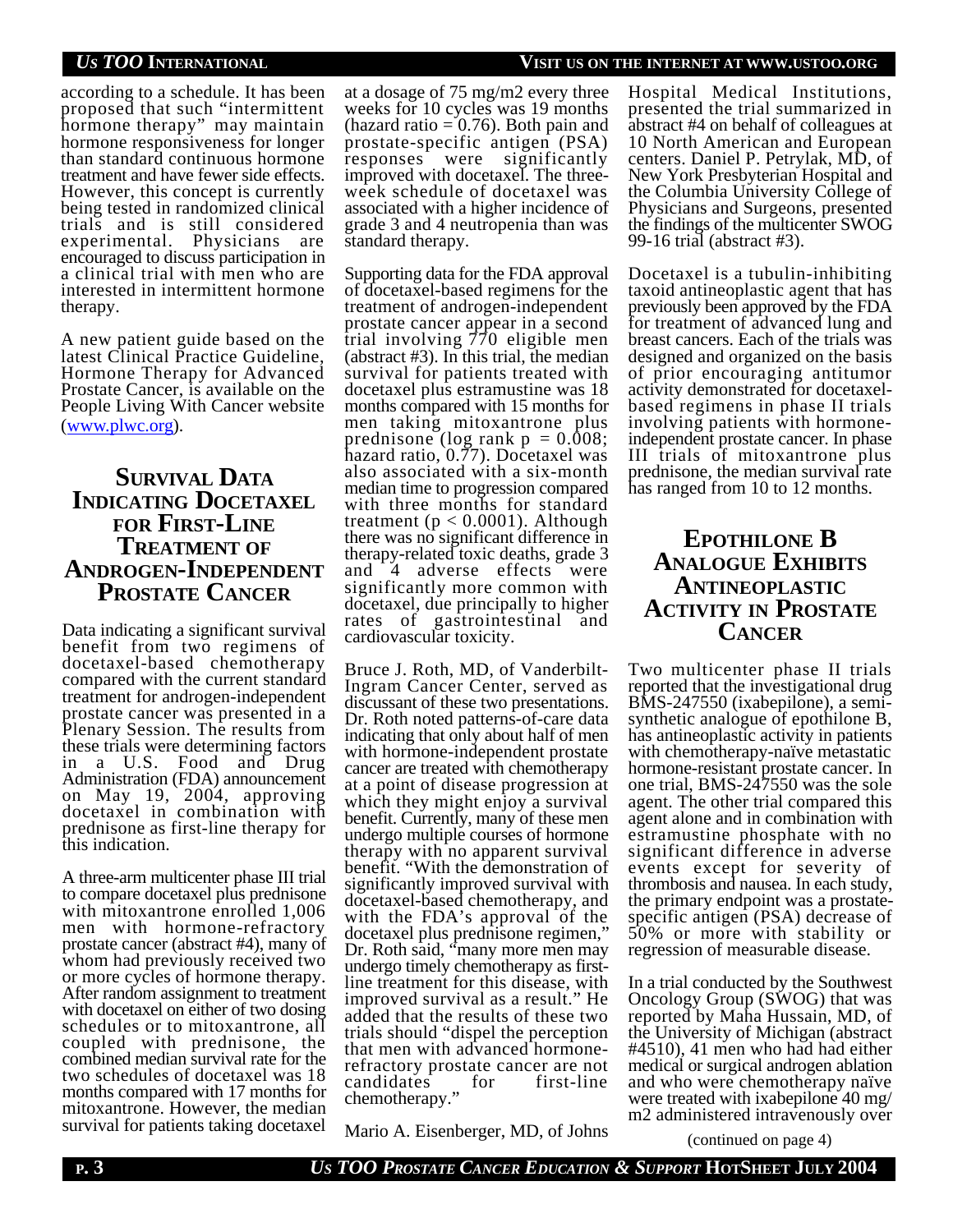# **ASCO HIGHLIGHTS**

(continued from page 3)

three hours every three weeks. Data for 22 evaluable patients indicated that the drug has antineoplastic activity in this disease based on nine PSA responses and three objective responses among 10 patients who had measurable disease at the time of enrollment. Eighty percent of patients who had experienced treatmentinduced PSA responses had decreases of 70% or greater. The estimated oneyear survival was 75%, and the median survival had not been reached at the time of analysis.

William K. Kelly, MD, of Memorial Sloan-Kettering Cancer Center, reported updated results from a randomized trial comparing singleagent ixabepilone with a regimen of ixabepilone plus estramustine phosphate in 92 chemotherapy-naïve patients with progressive castratemetastatic prostate cancer (abstract #4509). Patients who received the combination therapy were also treated with daily anticoagulant therapy. Combination therapy resulted in PSA responses in almost 70% of patients, compared with 56% for monotherapy. Partial regression of measurable disease occurred in 44% and 23% of patients, respectively. There were 81 surviving patients at a median followup of seven months.

Although each of these trials successfully demonstrated the antineoplastic activity of ixabepilone in chemotherapy-naïve patients with hormone-refractory prostate cancer, the agent was associated with extensive toxicities. In the SWOG trial, treatment was discontinued for 29% of patients because of adverse hematologic (primarily neutropenia) and/or neurologic effects. There were no grade 4 or 5 toxicities other than hematologic. The toxicity profile was similar in the study presented by Dr. Kelly, except that the addition of estramustine led to more frequent nausea (grades 1 and 2). Both with and without estramustine, ixabepilone was associated with grade 1-3 neuropathy in more than half of patients.

When asked by Eric J. Small, MD, of the University of California, San Francisco, if further development of

ixabepilone can be justified in light of its toxicity profile, Dr. Hussain responded that the future of this agent depends on "our learning to deal with the neurotoxicities." In contrast, Dr. Kelly noted that in his study, neuropathy associated with ixabepilone "was prominent but has proven manageable, though it requires further characterization." Daniel P. Petrylak, MD, of Columbia University challenged the justification of phase III trials of the ixabepilone/estramustine regimen due to the toxicity of estramustine in phase II trials. Dr. Kelly acknowledged the need for additional trial data on the efficacy and adverse effects of estramustine.

"Do the epothilones represent new therapy for prostate cancer or more of the same?" This provocative question introduced the discussion by George Wilding, MD, of the University of Wisconsin. BMS-247550 is a semi-synthetic analogue of epothilone B, which has been shown in preclinical studies to have activity against taxane-resistant and taxanesensitive cell lines, and in clinical trials to have cytotoxic activity against a range of tumors both sensitive and resistant to taxanes. Like the taxanes, the epothilones are targeted at the mitotic spindle, where they induce microtubule stabilization resulting in mitotic arrest at the G2/M transition.

In light of these similarities, Dr. Wilding said, it is important to compare the epothilones with the taxanes with respect to both efficacy and toxicity in prostate cancer, except in those tumors that are resistant or refractory to taxanes. During the Plenary Session on Monday, two phase III taxane trials in androgen-independent prostate cancer were presented. One was a study by Dr. Petrylak utilizing taxotere plus estramustine compared with mitoxantrone plus prednisone (abstract #3). The second trial, reported by Mario A. Eisenberger, MD, of Johns Hopkins University, evalulates taxotere plus prednisone (abstract #4). The PSA and tumor-response data from those trials are similar to those reported by Dr. Hussain and Dr. Kelly.

Ideally, patients who have a response to epothilones would be different from those in whom the taxanes are efficacious, thus presenting two "activity realms" justifying–even requiring–parallel drug development. Regarding this point, Dr. Wilding referred to a phase IIa trial in which Epo-906 was selected as "an appropriate alternative to taxane therapy in patients with hormoneresistant prostate cancer" because "it is not a substrate for multidrugresistance protein" (abstract #4563). This trial was presented at a Poster Discussion Session. In order to illustrate the differences among epothilones, Dr. Wilding pointed out that in that study, the primary toxicities were gastrointestinal rather than neurologic.

"Are there possible molecular predictors of response to epothilones that might differ from those for taxanes?" Dr. Wilding asked. There is some evidence that prostate tumor cells with mutated P53 genes may respond better to epothilones than those with wildtype P53. Additional findings may provide molecular bases for predicting which patients will have a better response to taxanes or to epothilones. In search of such markers, ECOG 3803 will address the issue of neoplastic activity in hormone-refractory prostate cancer utilizing another epothilone, BMS-550, in patients who are chemotherapy-naïve or have previously been treated with either mitoxantrone or taxanes. The trial design calls for identifying predictive values for response. In another effort to identify posttaxane therapeutic alternatives, a multicenter randomized trial organized by the Prostate Cancer Foundation involved treatment with either mitoxantrone or BMS-550 in patients for whom taxane therapy has failed.

Repeating his opening question, "Do the epothilones represent new therapy for prostate cancer or more of the same?" Dr. Wilding concluded that for today, the answer has to be "maybe." "Hopefully, tomorrow we will have sufficient molecular and clinical evidence on which to base a definitive answer."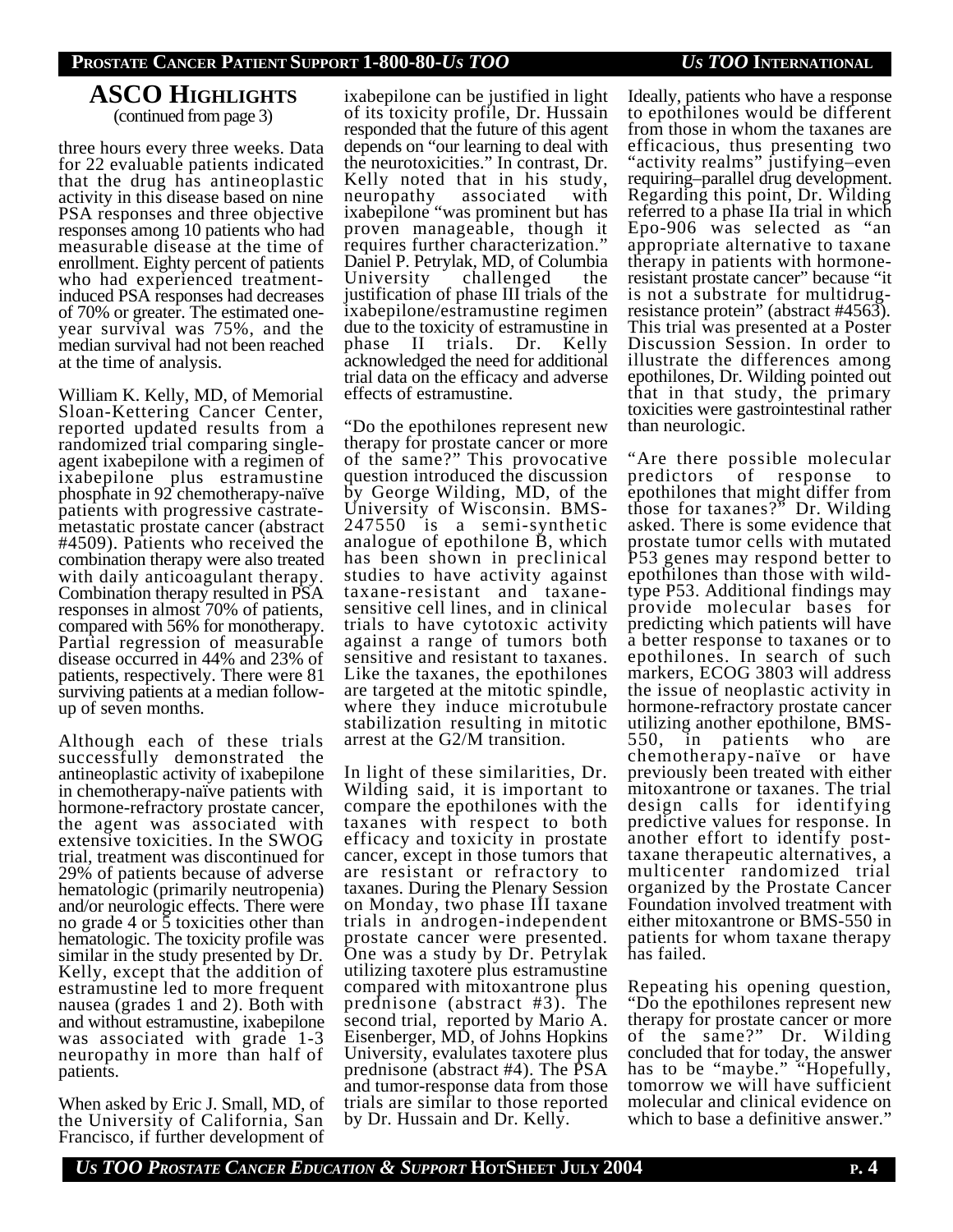# **ASCO PROSTATE CANCER HIGHLIGHTS**

*The Abstracts Identified By Number and Title Below Can Be Found on the ASCO Website (www.asco.org)*

#### **Docetaxel in combination for Hormone Refractory Prostate Cancer Plenary Presentation**

Plenary Discussant: Bruce J. Roth, MD

 3 SWOG 99-16: Randomized Phase III trial of docetaxel (D)/<br>estramustine (E) versus estramustine mitoxantrone(M)/prednisone(p) in men with androgen-independent prostate cancer (AIPCA)

4 A multicenter phase III comparison of docetaxel  $(D)$  + prednisone (P) and mitoxantrone  $(MTZ) + P$  in patients with hormonerefractory prostate cancer (HRPC)

#### **Advances in Systemic Therapy for Prostate Cancer Eduction Session**

Chemotherapy for Androgen-Independent Prostate Cancer Tomasz Beer

Future Direction of Systemic Therapy for Prostate Cancer Robert DiPaola

 Neoadjuvant and Adjuvant Systemic Therapy in Rish-Risk Localized Prostate Cancer William Oh

### **PSA Endpoints: How they will alter clinical practice**

Oral Presentation Discussant: Judd W. Moul, MD

 4503 The impact of a delay in initiating radiation therapy on prostate-specific antigen outcome for patients with clinically localized prostate cancer

4504 Does post-operative radiotherapy (P-RXT) after radical prostatectomy (Px) improve progression-free survival (PFS) in pT3N0 prostate cancer (PC)?

(EORTC 22911)

 4505 Three-month change in PSA as a surrogate endpoint for mortality in advanced hormone-refractory prostate cancer (HRPC): data from Southwest Oncology Group Study S9916.

 4511 A reduction in the rate of PSA rise following chemotherapy in patients with metastatic hormone refractory prostate cancer (HRPC) predicts survival: Results of a pooled analysis of CALGB HRPC trials

#### **Epothilones: A new tool for the treatment of advanced prostate cancer** Oral Presentation Discussant:

George Wilding, MD

 4509 Multi-institutional trial of the epothilone B analogue BMS-247550 with or without estramustine phosphate (EMP) in patients with progressive castrate-metastatic prostate cancer (PCMPC): Updated results

4510 Epothilone B (Epo-B) analogue BMS-247550 (NSC #710428) administered every 21 days in patients (pts) with hormone refractory prostate cancer (HRPC). A Southwest Oncology Group Study (S0111).

#### **Bone Complications of Prostate Cancer**

 *Protecting skeletal integrity in prostate cancer patients* Oral Presentation Discussant: Celestia Higano, MD

4511 Development of bone metastases from prostate cancer: first results of the MRC PR04 trial (ISCRTN 61384873)

4507 Association between androgen deprivation therapy and fracture risk: A population-based cohort study in men with nonmetastatic prostate cancer

 4508 Effects of Atrasentan on Disease Progression and Biological Markers in Men with Metastatic<br>Hormone-Refractory Prostate Hormone-Refractory Cancer: Phase 3 Study

*Posters*

4575 Continuing benefit of zoledronic acid for the prevention of skeletal complications in men with advanced prostate cancer

 4576 Clinical benefit of zoledronic acid for the prevention of skeletal complications in patients with prostate cancer based on history of skeletal complications

 8058 Zoledronic acid reduces the need for radiation to bone in patients with breast or prostate cancer metastatic to bone: a survivaladjusted cumulative incidence analysis

#### **New approaches to predicting outcome in patients with prostate cancer** Poster Discussant: William K Kelly, DO

 4551 Is prostate-specific antigen a surrogate for survival in advanced prostate cancer?

 4552 Duration of response to androgen deprivation therapy and survival after subsequent biochemical relapse in men initially treated with radical prostatectomy

 4553 What is the Probability of a Positive Bone Scan (+BS) in Patients with a Rising PSA after Radical Prostatectomy (RP): A New Nomogram

 4554 Prostate-Specific Antigen Doubling Time as a Predictor of Prostate Cancer Disease Progression and Survival

 4555 Prostate specific antigen doubling time (PSADT) predicts for distant failure and prostate cancer specific survival (PCSS) in men with biochemical relapse after radical prostatectomy (RP

 4556 Racial disparity of Epidermal Growth factor Receptor (EGFR) expression in prostate cancer (PC).

 4557 Prognostic Significance of Plasma Chromogranin A Levels in Hormone-Refractory Prostate Cancer Patients Treated on Cancer and Leukemia Group B (CALGB) 9480

(continued on page 7)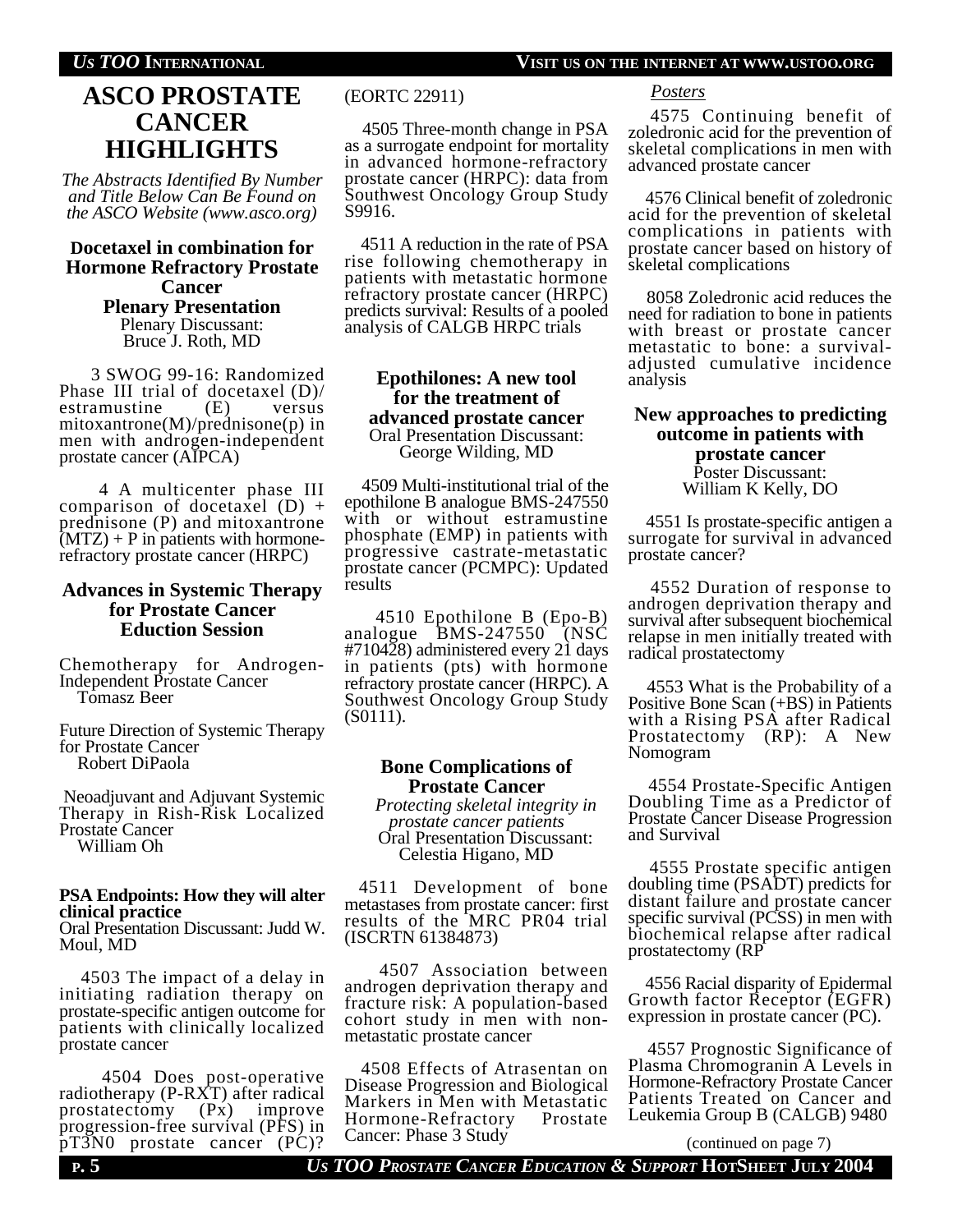### **PROSTATE CANCER PATIENT SUPPORT 1-800-80-***US TOO US TOO* **INTERNATIONAL**

### **MEDICARE AND YOUR PROSTATE CANCER** (continued from page1)

Certainly the vast majority of doctors will act solely in the best interests of their patients, but the loophole may prompt some physicians to encourage patients to switch their cancer therapy / medication and perhaps switch back again when reimbursement changes again in 2005. While this might mean more money for the doctor in 2004, when the rates go down again in 2005, it could mean trouble for patients who end up on certain therapies – they could find themselves paying nearly double what they might pay in 2005, and with some therapies, it could be up to a year before anything can be done about it.

Certainly some patients will benefit from longer-term therapies and working with their doctors, they will be able to keep abreast of the changing co-pay rates to ensure their costs stay low. However other patients may be better suited for shorter-term therapy, for both medical and financial reasons. Shorter-term therapies can also provide the opportunity for ongoing discussion and monitoring of the patient's prostate cancer with his doctor at regular intervals.

The situation is likely to remain confusing for patients for the next two years as the reimbursement rate changes are fully implemented. So how can you be sure you have all the facts if your doctor recommends a switch in your prostate cancer treatment?

The most important thing to do is to remain alert to any suggestions of a change in treatment and talk to your doctor about them. Beware of treatment changes "in disguise" such as "your treatment now has a different name" or "we no longer stock the old treatment." Medications don't change names and your doctor can always order your existing treatment. Any suggestion should be accompanied by sound medical rationale.

Making sure you understand what your doctor or nurses are telling you is very important with respect to

treatment decisions. When you are talking about treatment with your physician, be sure that you understand why he or she is recommending one treatment over another and what the implications of those treatment decisions may be. Ask questions when treatment changes are being recommended and progress is being reported. Make sure that any changes that are made are for reasons you understand and support, such as that your current treatment is not working for you or because you are experiencing side effects that could be lessened by a change in treatment.

# **TAKE THE OPPORTUNITY TO TALK WITH YOUR PHYSICIAN**

To ensure you're prepared to talk about your treatment with your physician, consider the following list of questions as a guide:

### *For new treatments:*

- Why are you recommending this medication? Why do you think it is best suited to my case?
- Are there alternatives to this approach? What are the pros and cons?
- What are the side effects associated with this treatment? How many patients experienced these side effects in clinical trials and/or in his/her experience?
- How will we monitor the success of this treatment?

### *When evaluating treatment progress:*

- How well is my treatment working? What tests show progress?
- Are my results more or less than what you expected?
- Should we continue with this treatment given its results or should we consider a change?

*When changing treatments:*

- Why are you recommending switching to a new hormonal treatment? Is it due to a change in my condition or has my existing medication stopped working?
- How is this treatment different from my existing treatment plan?
- What are the side effects of this new treatment? How do they compare to my existing treatment?
- What impact will this treatment have on my insurance? coverage/co-pay, if any? Is cost a factor in the decision? Why?
- How will we monitor the success of this new treatment? What are the milestones?

Of course, these questions are simply a starting point for you to use and adapt to your own relationship with your doctor. The important thing to know is that it is your health and he or she is there to help you, so be prepared, but then don't be shy about taking time to make sure you understand what is going on.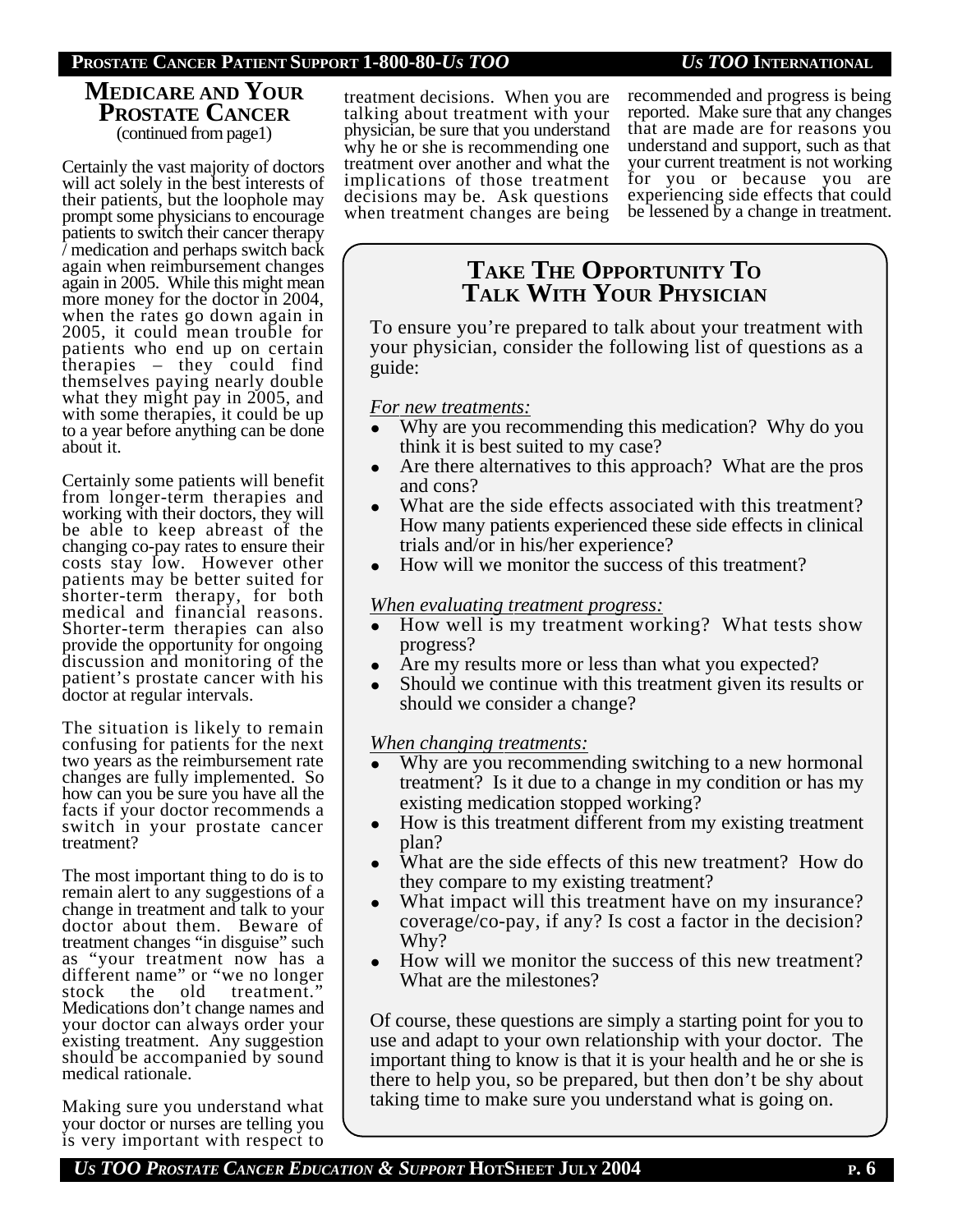### **ASCO HIGHLIGHTS** (continued from page 5)

 58 Adrenal Androgen Levels Predict Response to Ketoconazole in Patients with Androgen Independent Prostate Cancer: Results from CALGB 9583

#### **Redefining options for localized prostate cancer**

Poster Discussant: Theodore DeWeese, MD

 4566 Treatment "mismatch" in early prostate cancer: an empirical measure of patient-physician communication.

 4567 Fifteen year follow up of the first cohort of localized prostate cancer patients treated with brachytherapy.

 4568 A phase II study of external beam radiation therapy combined with permanent source brachytherapy for intermediate risk clinically localized adenocarcinoma of the prostate: Preliminary results of RTOG P-0019

 4569 Prostate cancer treated with radiotherapy with or without androgen deprivation: the importance of the PSA nadir within 12 months

 4570 Immediate hormonal therapy versus observation after radical prostatectomy and pelvic lymphadenectomy for node positive prostate cancer: At 10 years results of EST3886

 4571 PSA Nadir and 24 Month Biopsy Interim Analysis of AdV-tk/ Valacyclovir Gene Therapy in Combination with Radiotherapy vs Radiotherapy Alone for Prostate Cancer

 4572 A clinical trial of Virus-Directed Enzyme Prodrug Therapy (VDEPT) using adenovirus encoded nitroreductase (ntr) and CB1954 in patients with localized prostate cancer (PCa)

#### **Advanced prostate cancer: How patient friendly is current therapy?** Poster Discussant: Nancy Ann Dawson, MD

 4573 The Effect Of Race On Progression-Free Survival In Patients With Metastatic Hormone-Refractory Prostate Cancer (HRPC): A Pooled

#### Analysis Of CALGB Studies

 4574 Prognostic value of anemia in untreated metastatic prostate cancer: a multivariate analysis of SWOG 8894

4575 Continuing benefit of zoledronic acid for the prevention of skeletal complications in men with advanced prostate cancer

 4576 Clinical benefit of zoledronic acid for the prevention of skeletal complications in patients with prostate cancer based on history of skeletal complications

 4577 Need for awareness and monitoring of ocular toxicities (OT) due to weekly docetaxel administration: experience during a trial of neoadjuvant docetaxel (D) and mitoxantrone (M) for patients with high-risk prostate cancer (PC)

 4578 The effect of hormonal therapy for prostate cancer on the electrocardiographic QT interval: Phase 3 results following treatment with leuprolide and goserelin, alone or with bicalutamide, and the GnRH antagonist abarelix

 4579 Quality of Life (QOL) and Pain in Advanced Stage Prostate Cancer: Impact of Missing Data on Evaluating Palliation in SWOG 9916

 8016 Pilot Evaluation of Paroxetine for Alleviation of Hot Flashes in Men

#### **Expanding options for patients with metastatic prostate cancer**

Poster Discussant: Naomi B. Haas,MD

 4559 Efficacy Of Peripheral Androgen Blockade On Prostate Cancer: Results Of CALGB 9782

 4560 Phase I Trial of Exogenous Testosterone (T) for the Treatment of Castrate Metastatic Prostate Cancer (PC)

 4561 Randomized, Adaptive, Phase II Selection Trial of Four Chemotherapy Regimens in Androgen Independent Prostate Cancer (AIPC)

 4562 High Activity Rhenium-186 Hydroxyethylidene Diphosphonate (HEDP) with Autologous Peripheral Blood Stem Cell (PBSC) Transplant-A Novel Treatment Strategy in Hormone Refractory Prostate Cancer Metastatic to Bone.

 4563 A Phase IIa trial of weekly EPO906 in patients with hormonerefractory prostate cancer (HPRC)

 4564 Response to second-line taxane-based therapy after first-line epothilone B analogue BMS-247550 (BMS) therapy in hormone refractory prostate cancer (HRPC)

 4565 A Phase 2 Study of an Allogeneic GM-CSF Gene-Transduced Prostate Cancer Cell Line Vaccine in Patients with Metastatic Hormone-Refractory Prostate Cancer (HRPC)

 2507 Vaccination of metastatic prostate cancer patients using mature dendritic cells transfected with mRNA encoding hTERT or an MHC class II targeted hTERT/LAMP fusion protein: Results From A Phase I Clinical Trial.

#### **IMPROVING SURVIVAL** (continued from page1)

vomiting and infections.

In a second study, researchers studied men with prostate cancer who received one of three treatments: docetaxel plus prednisone every week; a higher dose of docetaxel plus prednisone every three weeks, or mitoxantrone plus prednisone weekly.

Mario Eisenberger, M.D., from Johns Hopkins in Baltimore presented the research. He says survival among the men who received the docetaxel/ prednisone treatment every three weeks was significantly greater (18.9 months) than the other two treatment regimens (17.4 months and 16.5 months respectively). Results show there was also a greater drop in PSA level among men in this treatment group, as well as less pain and improved quality of life.

Dr. Eisenberger says, "It's a reason for celebration because we see a survival benefit, but it's also a reason for optimism because this is something we can build on."